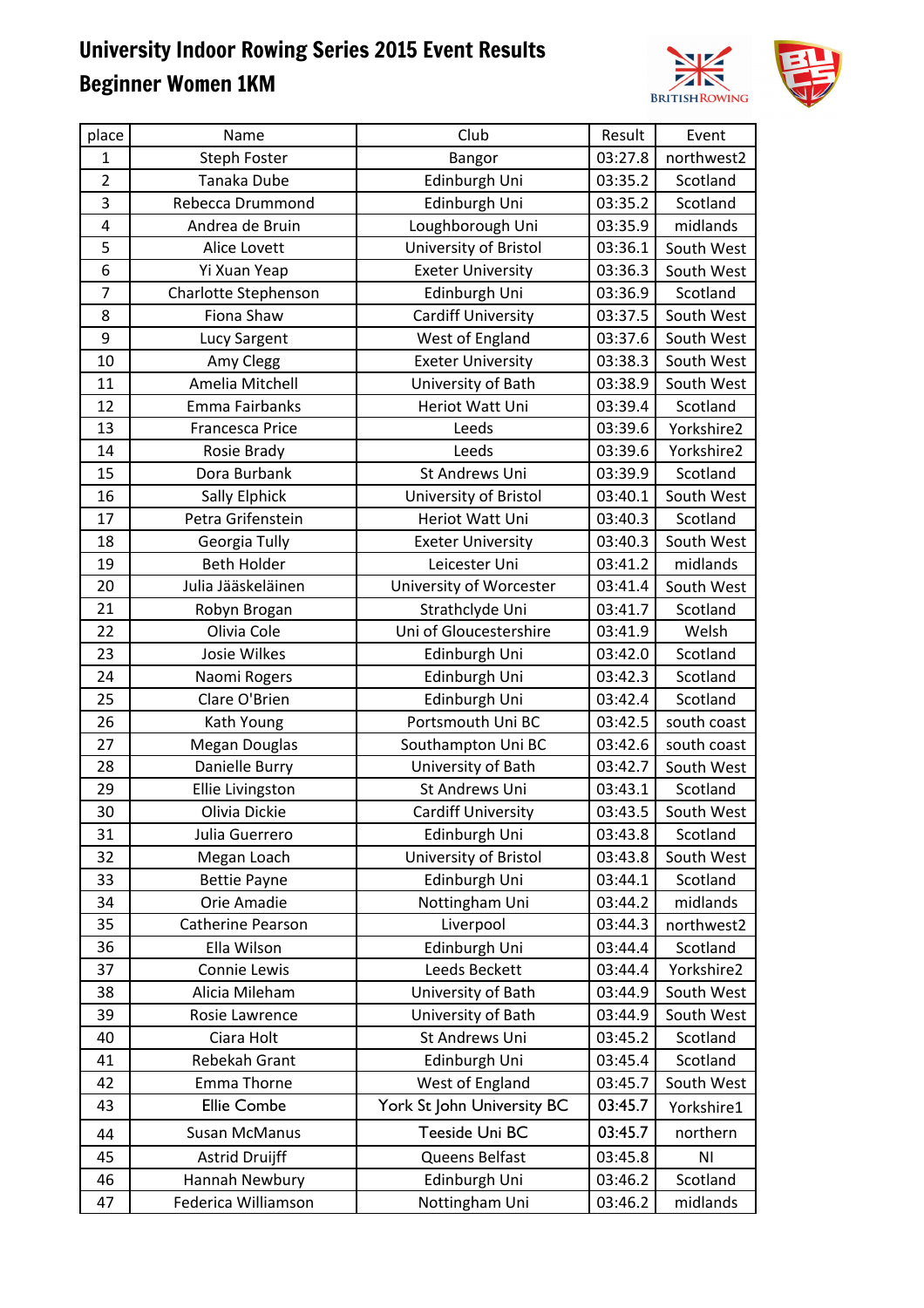

| 48 | Robyn Burnham              | <b>Exeter University</b>    | 03:46.3 | South West  |
|----|----------------------------|-----------------------------|---------|-------------|
| 49 | Sally Ingram               | University of Bristol       | 03:46.6 | South West  |
| 50 | Kristina Townsend          | Nottingham Trent Uni        | 03:47.0 | midlands    |
| 51 | Izi Thomas                 | Edinburgh Uni               | 03:47.4 | Scotland    |
| 52 | <b>Bailey Smith</b>        | Glasgow Uni                 | 03:47.6 | Scotland    |
| 53 | <b>Charlotte Greenwood</b> | University of Bristol       | 03:47.6 | South West  |
| 54 | Annie                      | Edinburgh Uni               | 03:47.7 | Scotland    |
| 55 | <b>Alice Davies</b>        | University of Bristol       | 03:47.7 | South West  |
| 56 | <b>Connie Lewis</b>        | Leeds Beckett University BC | 03:47.7 | Yorkshire1  |
| 57 | Lucy Bradbury              | Newcastle Uni BC            | 03:47.7 | northern    |
| 58 | Rebecca Greenhorn          | Glasgow Uni                 | 03:47.8 | Scotland    |
| 59 | Jo Ostlyng                 | kingston university         | 03:47.9 | london2     |
| 60 | Claudia Guzik              | University College London   | 03:48.0 | london1     |
| 61 | Maddie Donald              | University of Bristol       | 03:48.2 | South West  |
| 62 | <b>Frances Tattersall</b>  | Leeds Beckett               | 03:48.2 | Yorkshire2  |
| 63 | Jennifer Patrick           | Edinburgh Uni               | 03:48.4 | Scotland    |
| 64 | Hannah Rybolt              | St Andrews Uni              | 03:48.6 | Scotland    |
| 65 | <b>Charlotte Baxter</b>    | Royal Hollaway              | 03:48.7 | Central     |
| 66 | Sophie Passmore            | York                        | 03:48.9 | Yorkshire2  |
| 67 | Sophie Finlay              | Liverpool                   | 03:48.9 | northwest2  |
| 68 | Clodagh Callagher          | Leicester Uni               | 03:48.9 | midlands    |
| 69 | Lene Pettersen             | kingston university         | 03:49.0 | london2     |
| 70 | Raenor Phelps              | Leicester Uni               | 03:49.1 | midlands    |
| 71 | Ellie Pryde                | University of Bristol       | 03:49.6 | South West  |
| 72 | Ellla Flanagan             | University of Bath          | 03:49.7 | South West  |
| 73 | Joanna Akitt               | Southampton Uni BC          | 03:49.8 | south coast |
| 74 | Rebecca Housego            | <b>Stirling Uni</b>         | 03:50.1 | Scotland    |
| 75 | Alice Howard               | <b>Cardiff University</b>   | 03:50.1 | South West  |
| 76 | Ella Tepper                | <b>Cardiff University</b>   | 03:50.1 | South West  |
| 77 | Domi Mole                  | Southampton Uni BC          | 03:50.3 | south coast |
| 78 | Georgina Rawson            | Edinburgh Uni               | 03:50.6 | Scotland    |
| 79 | Sioned Protheroe           | University of Bristol       | 03:50.6 | South West  |
| 80 | Madelyn Harris             | Edinburgh Uni               | 03:50.8 | Scotland    |
| 81 | Vanessa Ogunko             | <b>Cardiff University</b>   | 03:50.8 | South West  |
| 82 | Hazel Kinnear              | Strathclyde Uni             | 03:50.9 | Scotland    |
| 83 | Alice Pickthall            | St Andrews Uni              | 03:51.1 | Scotland    |
| 84 | Carla Holmes               | Heriot Watt Uni             | 03:51.1 | Scotland    |
| 85 | Jessica Hoban              | Southampton Uni BC          | 03:51.3 | south coast |
| 86 | Ella Gourlay               | Glasgow Uni                 | 03:51.4 | Scotland    |
| 87 | Charlotte Milligan         | Leeds Beckett University BC | 03:51.4 | Yorkshire1  |
| 88 | Sophie Adams               | Newcastle Uni BC            | 03:51.4 | northern    |
| 89 | Heidi Barrow               | <b>Cardiff University</b>   | 03:51.5 | South West  |
| 90 | Jess Eckersley             | University of Bath          | 03:51.6 | South West  |
| 91 | <b>Chloe Roberts</b>       | <b>Cardiff University</b>   | 03:51.6 | South West  |
| 92 | Rebecca Clingan            | Glasgow Uni                 | 03:51.7 | Scotland    |
| 93 | Barbora Demcakova          | Strathclyde Uni             | 03:51.8 | Scotland    |
| 94 | Chloe Warrener             | York                        | 03:51.8 | Yorkshire2  |
| 95 | <b>Emily Haberfield</b>    | Loughborough Uni            | 03:52.5 | midlands    |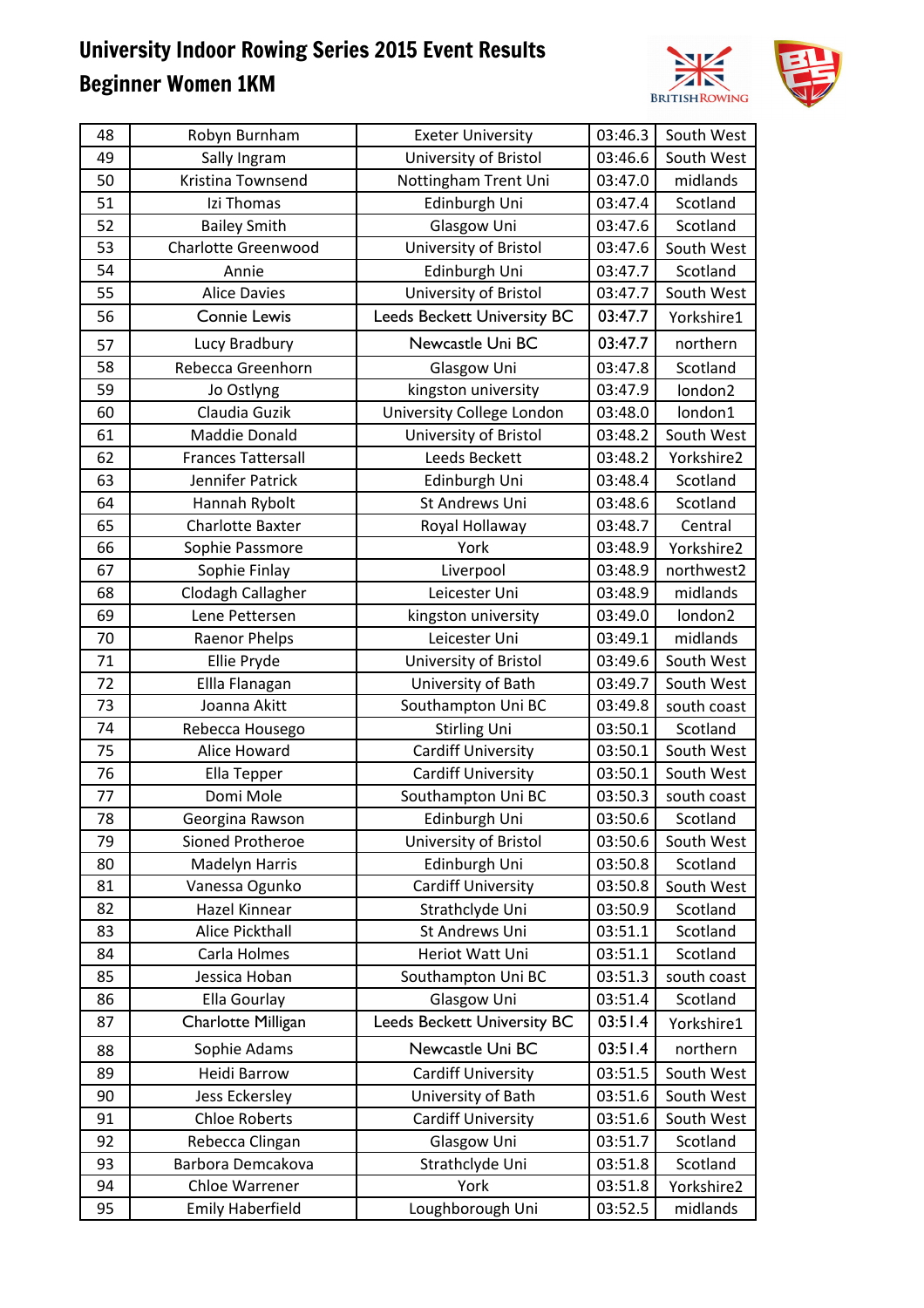

| 96  | Erika Popovic           | Leicester Uni              | 03:52.8 | midlands    |
|-----|-------------------------|----------------------------|---------|-------------|
| 97  | Kate Samuel             | Edinburgh Uni              | 03:52.9 | Scotland    |
| 98  | Robyn Barclay           | St Andrews Uni             | 03:52.9 | Scotland    |
| 99  | Laura Bird              | <b>Cardiff University</b>  | 03:53.0 | Welsh       |
| 100 | Charlotte Jones         | University of Bristol      | 03:53.1 | South West  |
| 101 | Julia Rooke             | <b>Cardiff University</b>  | 03:53.2 | South West  |
| 102 | Eilidh Brown            | <b>Stirling Uni</b>        | 03:53.3 | Scotland    |
| 103 | Holly Young             | York St John University BC | 03:53.3 | Yorkshire1  |
| 104 | Lizzie Farrell          | Newcastle Uni BC           | 03:53.3 | northern    |
| 105 | Louisa Kirk             | Strathclyde Uni            | 03:53.4 | Scotland    |
| 106 | <b>Harriet Clifford</b> | York                       | 03:53.4 | Yorkshire2  |
| 107 | <b>Heather Clark</b>    | Strathclyde Uni            | 03:53.5 | Scotland    |
| 108 | Alex Shaw               | St Andrews Uni             | 03:53.5 | Scotland    |
| 109 | Neda Oskooee            | Queens Belfast             | 03:53.6 | NI          |
| 110 | Saule Gabrenaite        | St Andrews Uni             | 03:53.7 | Scotland    |
| 111 | Aimee Owen              | <b>Cardiff University</b>  | 03:53.8 | South West  |
| 112 | Veerle Verhey           | University of Bristol      | 03:53.8 | South West  |
| 113 | Alice Williams          | Leicester Uni              | 03:53.9 | midlands    |
| 114 | Phillipa Hand           | Leeds                      | 03:54.0 | Yorkshire2  |
| 115 | Thea Parson             | Leeds                      | 03:54.2 | Yorkshire2  |
| 116 | <b>Becky Snelson</b>    | Liverpool                  | 03:54.3 | northwest2  |
| 117 | Zoe Naylor              | West of England            | 03:54.5 | South West  |
| 118 | Sophie Colbert          | Glasgow Uni                | 03:54.6 | Scotland    |
| 119 | Lauren Bamber           | Edinburgh Uni              | 03:54.7 | Scotland    |
| 120 | Zoe Pope                | West of England            | 03:54.7 | South West  |
| 121 | Ashley Van Bruygom      | Loughborough Uni           | 03:54.7 | midlands    |
| 122 | Katherine Mooney        | Surrey university          | 03:54.7 | london2     |
| 123 | Natasha Barnes          | University of Bristol      | 03:54.9 | South West  |
| 124 | Phoebe Smith            | Glasgow Uni                | 03:55.0 | Scotland    |
| 125 | Francessca Penn         | University of Bath         | 03:55.0 | South West  |
| 126 | Rachel Jamieson         | Lancaster                  | 03:55.2 | northwest2  |
| 127 | Izzy Warren             | Glasgow Uni                | 03:55.4 | Scotland    |
| 128 | Isla McAully            | York                       | 03:55.5 | Yorkshire2  |
| 129 | Stephane Hollingworth   | <b>Cardiff University</b>  | 03:55.6 | South West  |
| 130 | Josie Phillipps         | York                       | 03:56.0 | Yorkshire2  |
| 131 | Olivia Baldwin          | Bangor                     | 03:56.0 | northwest2  |
| 132 | Grace Dunbar            | Portsmouth Uni BC          | 03:56.1 | south coast |
| 133 | Eva Sheppard            | Edinburgh Uni              | 03:56.2 | Scotland    |
| 134 | Linda Dahlström         | Uni of Gloucestershire     | 03:56.2 | Welsh       |
| 135 | Miriam Hares            | Liverpool                  | 03:56.5 | northwest2  |
| 136 | Georgia Gamble          | Southampton Uni BC         | 03:56.6 | south coast |
| 137 | Jana Jaworska           | Derby Uni                  | 03:56.6 | midlands    |
| 138 | Rona Tyler              | Edinburgh Uni              | 03:56.7 | Scotland    |
| 139 | Katie MacDonald         | University of Bristol      | 03:56.7 | South West  |
| 140 | <b>Ellie Barnes</b>     | Cardiff University         | 03:56.8 | South West  |
| 141 | Eilidh Davidson         | Glasgow Uni                | 03:57.0 | Scotland    |
| 142 | Emma McFarland          | University of Bath         | 03:57.2 | South West  |
| 143 | Astrid Leclezio         | Royal Hollaway             | 03:57.2 | Central     |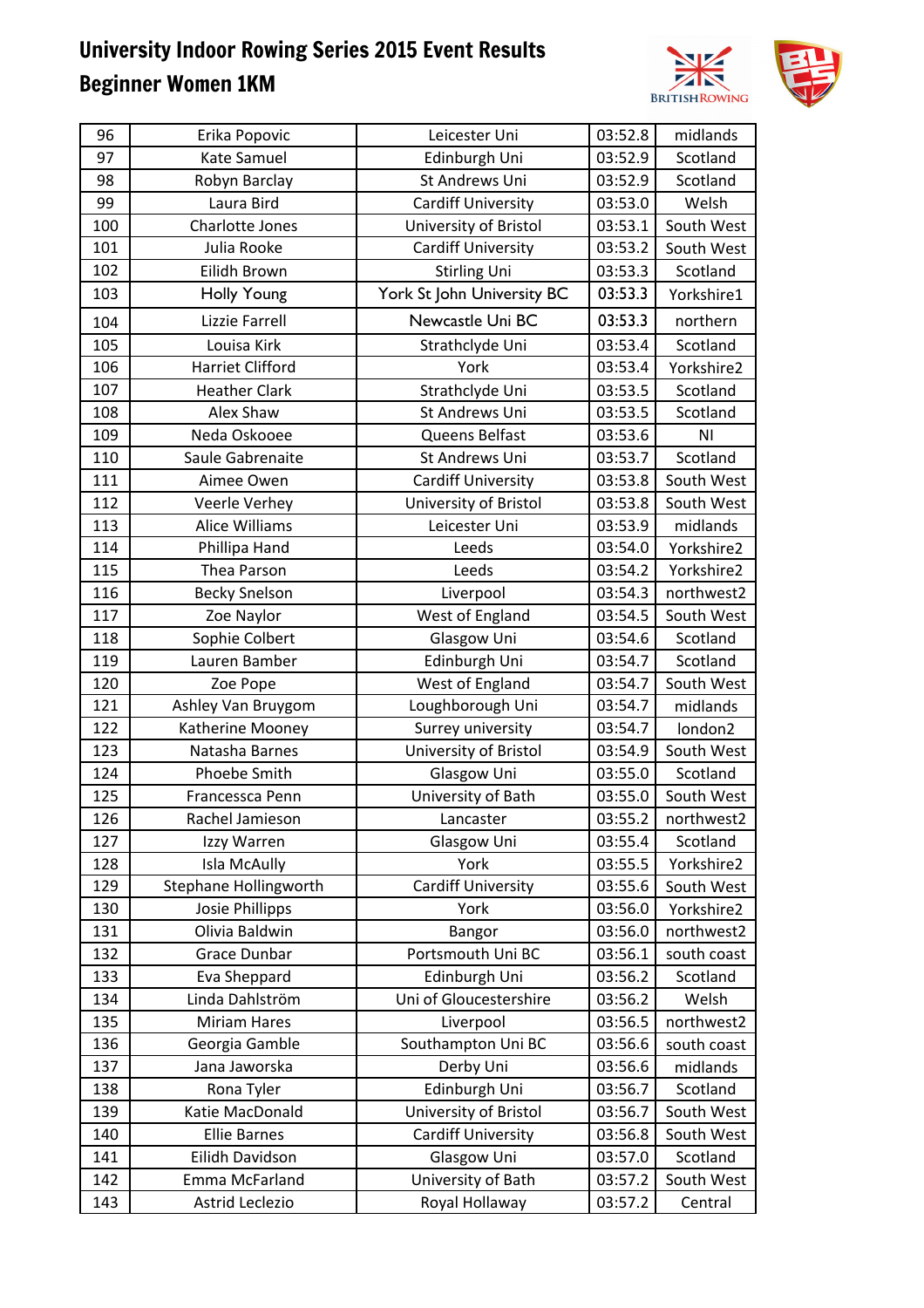

| 144 | Lauren Farrell         | Southampton Uni BC          | 03:57.2 | south coast    |
|-----|------------------------|-----------------------------|---------|----------------|
| 145 | Poppy Bradley          | Nottingham Uni              | 03:57.2 | midlands       |
| 146 | Katrina Belkova        | Nottingham Trent Uni        | 03:57.3 | midlands       |
| 147 | Julia Rooke            | <b>Cardiff University</b>   | 03:57.4 | Welsh          |
| 148 | Louise Jones           | Surrey university           | 03:57.7 | london2        |
| 149 | Helena Slater          | Southampton Uni BC          | 03:57.9 | south coast    |
| 150 | Emma Dunseath          | Glasgow Uni                 | 03:58.0 | Scotland       |
| 151 | Charlotte Ashby        | University of Worcester     | 03:58.0 | South West     |
| 152 | Hannah Gudde           | Loughborough Uni            | 03:58.0 | midlands       |
| 153 | Sophie Parsons         | Edinburgh Uni               | 03:58.2 | Scotland       |
| 154 | Carmen Bedford         | <b>Cardiff University</b>   | 03:58.2 | South West     |
| 155 | Laura Metcalfe         | York                        | 03:58.2 | Yorkshire2     |
| 156 | Maria Slade            | York St John University BC  | 03:58.2 | Yorkshire1     |
| 157 | Helen Such             | <b>Reading Uni</b>          | 03:58.2 | Central        |
| 158 | Sundee Denton-Chandler | Newcastle Uni BC            | 03:58.2 | northern       |
| 159 | <b>Emily Cheung</b>    | Edinburgh Uni               | 03:58.4 | Scotland       |
| 160 | <b>Ulana Fries</b>     | kingston university         | 03:58.4 | london2        |
| 161 | <b>Rachel Cartin</b>   | Queens Belfast              | 03:58.5 | N <sub>1</sub> |
| 162 | Annie Louise Reville   | <b>Cardiff University</b>   | 03:58.5 | South West     |
| 163 | Isabella Camilleri     | Southampton Uni BC          | 03:58.5 | south coast    |
| 164 | Emma Bleasdale         | kingston university         | 03:58.5 | london2        |
| 165 | Sophie Hermann         | University of Bath          | 03:58.7 | South West     |
| 166 | Carys Girvin           | Edinburgh Uni               | 03:58.8 | Scotland       |
| 167 | Molly Thompson         | Glasgow Uni                 | 03:59.2 | Scotland       |
| 168 | Phillipa Day           | University of Bristol       | 03:59.2 | South West     |
| 169 | Helena Brecht          | Edinburgh Uni               | 03:59.3 | Scotland       |
| 170 | Maria Bassi            | University of Bath          | 03:59.3 | South West     |
| 171 | <b>Florence Gray</b>   | University of Bath          | 03:59.4 | South West     |
| 172 | Katie Sherrington      | <b>Hull University BC</b>   | 03:59.4 | Yorkshire1     |
| 173 | Olivia Moore           | Newcastle Uni BC            | 03:59.4 | northern       |
| 174 | Rachel MacKenzie       | St Andrews Uni              | 03:59.6 | Scotland       |
| 175 | Alice Bloomer          | Leicester Uni               | 03:59.7 | midlands       |
| 176 | Georgia Hoskins        | Loughborough Uni            | 03:59.7 | midlands       |
| 177 | Millie Barrow          | <b>Hull University BC</b>   | 04:00.0 | Yorkshire1     |
| 178 | Ellen Jones            | <b>Hull University BC</b>   | 04:00.0 | northern       |
| 179 | Alex Ahlgren           | University College London   | 04:00.0 | london1        |
| 180 | Bryn Snowden           | Nottingham Trent Uni        | 04:00.1 | midlands       |
| 181 | Ciara Garrett          | Glasgow Uni                 | 04:00.2 | Scotland       |
| 182 | Molly Kay              | Reading Uni                 | 04:00.2 | Central        |
| 183 | Megan Sorensen         | York                        | 04:00.3 | Yorkshire2     |
| 184 | <b>Ellen Murphy</b>    | Leeds Beckett University BC | 04:00.3 | Yorkshire1     |
| 185 | Kathleen Blake         | Newcastle Uni BC            | 04:00.3 | northern       |
| 186 | Nadia Morris           | Strathclyde Uni             | 04:00.6 | Scotland       |
| 187 | <b>Bronagh Goodlad</b> | Glasgow Uni                 | 04:00.6 | Scotland       |
| 188 | Poppy Byrne            | Portsmouth Uni BC           | 04:00.7 | south coast    |
| 189 | Isabelle Fetherstone   | Southampton Uni BC          | 04:00.7 | south coast    |
| 190 | Natalia van der Bout   | University of Bath          | 04:00.9 | South West     |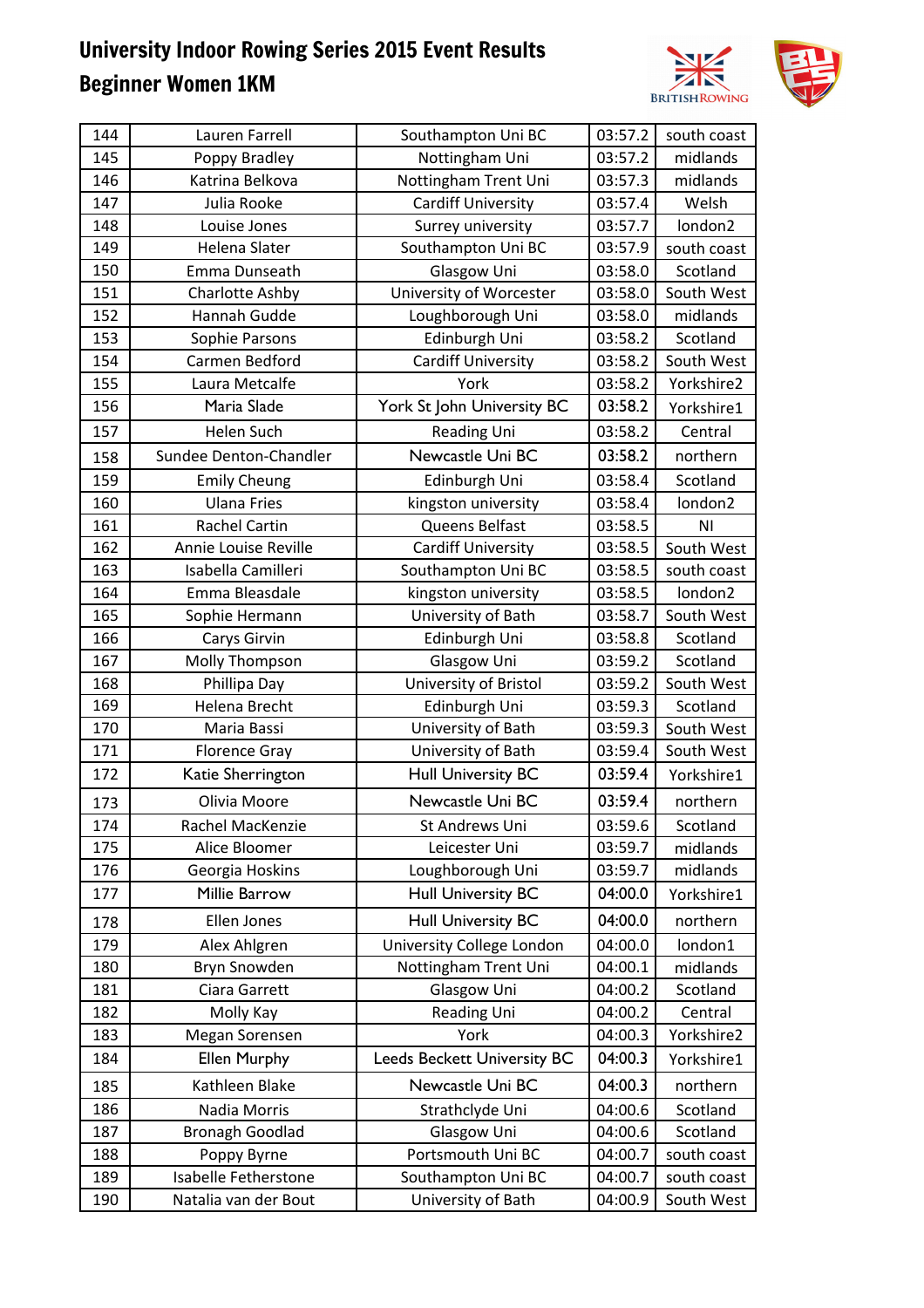

| 191 | Naomi Freane               | Liverpool                          | 04:01.1 | northwest2  |
|-----|----------------------------|------------------------------------|---------|-------------|
| 192 | Alice Obradovic            | <b>Cardiff University</b>          | 04:01.2 | South West  |
| 193 | Saiorse Cassingham-Tourell | University of Bristol              | 04:01.2 | South West  |
| 194 | Lily Wadsworth             | Loughborough Uni                   | 04:01.2 | midlands    |
| 195 | <b>Katie Davies</b>        | Leicester Uni                      | 04:01.3 | midlands    |
| 196 | Bareera Ahmed              | <b>Cardiff University</b>          | 04:01.3 | Welsh       |
| 197 | Anna Kinnersley            | University of Bath                 | 04:01.5 | South West  |
| 198 | Robyn Hughes               | Reading Uni                        | 04:01.5 | Central     |
| 199 | <b>Eleanor Deighton</b>    | Royal Hollaway                     | 04:01.5 | Central     |
| 200 | <b>Isabelle Corbett</b>    | York                               | 04:01.7 | Yorkshire2  |
| 201 | <b>Catriona Hards</b>      | University of Bristol              | 04:01.8 | South West  |
| 202 | Dom Butler                 | Royal Hollaway                     | 04:01.8 | Central     |
| 203 | Laura Baxendale            | Leicester Uni                      | 04:01.8 | midlands    |
| 204 | Hannah Thompson            | <b>Bangor</b>                      | 04:01.9 | northwest2  |
| 205 | <b>Emma Burns</b>          | Portsmouth Uni BC                  | 04:02.1 | south coast |
| 206 | Helena Watson              | Strathclyde Uni                    | 04:02.3 | Scotland    |
| 207 | Hannah Banfield            | Glasgow Uni                        | 04:02.3 | Scotland    |
| 208 | Alexandra Lane             | <b>Stirling Uni</b>                | 04:02.4 | Scotland    |
| 209 | Ffyona Smith               | Edinburgh Uni                      | 04:02.4 | Scotland    |
| 210 | Olivia Winter              | York                               | 04:02.5 | Yorkshire2  |
| 211 | Isabelle Boot-Handford     | Cardiff University                 | 04:02.6 | South West  |
| 212 | <b>Bethan Gilroy</b>       | Glasgow Uni                        | 04:02.7 | Scotland    |
| 213 | Mollie Mcilwaine           | Strathclyde Uni                    | 04:02.8 | Scotland    |
| 214 | Katey Forster              | <b>Stirling Uni</b>                | 04:03.3 | Scotland    |
| 215 | Robyn Lanyon               | Derby Uni                          | 04:03.3 | midlands    |
| 216 | Eilean Dickson             | Glasgow Uni                        | 04:03.4 | Scotland    |
| 217 | Sophie Stachela            | <b>Reading Uni</b>                 | 04:03.4 | Central     |
| 218 | Morane Tanguy              | University of Bristol              | 04:03.6 | South West  |
| 219 | Ellen Brown                | <b>Stirling Uni</b>                | 04:03.7 | Scotland    |
| 220 | Kasia Haywood              | University of Bristol              | 04:03.7 | South West  |
| 221 | Eve Hanlon Cole            | <b>Stirling Uni</b>                | 04:03.8 | Scotland    |
| 222 | Lucy Miller                | Glasgow Uni                        | 04:03.8 | Scotland    |
| 223 | Olivia Charnley            | York                               | 04:03.9 | Yorkshire2  |
| 224 | Joanne Dennis              | <b>Leeds Beckett University BC</b> | 04:03.9 | Yorkshire1  |
| 225 | Gemma Barnes               | York St John University BC         | 04:03.9 | Yorkshire1  |
| 226 | Olivia Herford             | Newcastle Uni BC                   | 04:03.9 | northern    |
| 227 | Ella Hollaway              | Durham Uni BC                      | 04:03.9 | northern    |
| 228 | <b>Ellen Harding</b>       | Cardiff Met Uni                    | 04:03.9 | Welsh       |
| 229 | Annna Haas                 | Glasgow Uni                        | 04:04.0 | Scotland    |
| 230 | <b>Brooke Sharp</b>        | University of Bath                 | 04:04.1 | South West  |
| 231 | <b>Alice Motion</b>        | Royal Hollaway                     | 04:04.1 | Central     |
| 232 | Louise Paul                | <b>Stirling Uni</b>                | 04:04.4 | Scotland    |
| 233 | Hebe Shedden               | Glasgow Uni                        | 04:04.4 | Scotland    |
| 234 | Emma Green                 | <b>Cardiff University</b>          | 04:04.4 | South West  |
| 235 | Rebecca Humphries          | <b>Hull University BC</b>          | 04:04.5 | Yorkshire1  |
| 236 | Livi Sammut                | Teeside Uni BC                     | 04:04.5 | northern    |
| 237 | Rebecca Anderson           | Nottingham Uni                     | 04:04.6 | midlands    |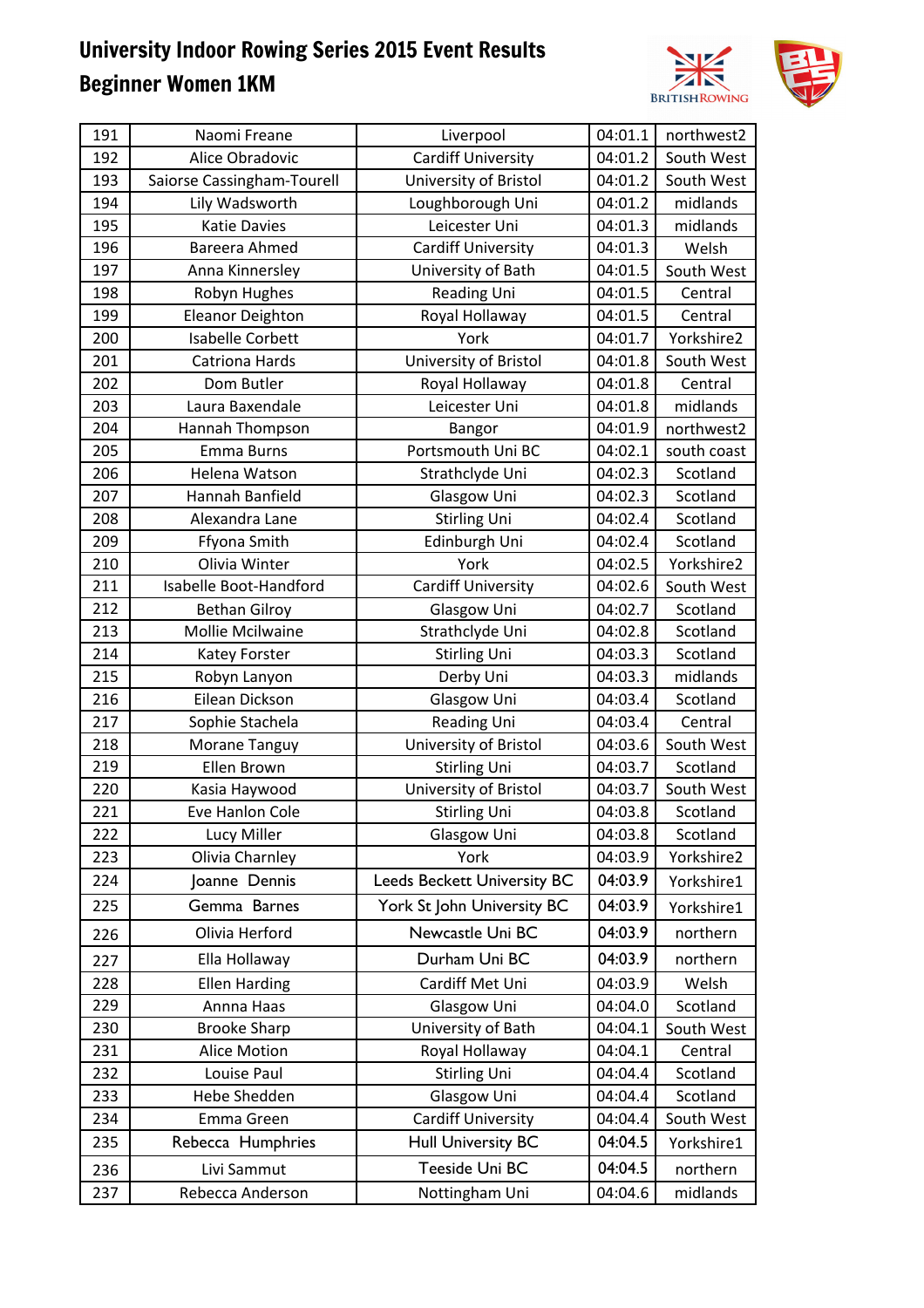

| 238 | <b>Heather Stewart</b>          | <b>Cardiff University</b>   | 04:04.7 | South West     |
|-----|---------------------------------|-----------------------------|---------|----------------|
| 239 | <b>Felicity Phillips</b>        | Loughborough Uni            | 04:05.0 | midlands       |
| 240 | Harriet Leigh                   | University College London   | 04:05.0 | london1        |
| 241 | <b>Vicky Jones</b>              | University College London   | 04:05.0 | london1        |
| 242 | Lily Bigg                       | <b>Cardiff University</b>   | 04:05.1 | South West     |
| 243 | Rhea Garbe                      | Heriot Watt Uni             | 04:05.3 | Scotland       |
| 244 | Antonia Loizou                  | University of Bath          | 04:05.3 | South West     |
| 245 | Francesca Rose                  | West of England             | 04:05.4 | South West     |
| 246 | Charlotte White                 | York                        | 04:05.4 | Yorkshire2     |
| 247 | Hannah Taylor                   | University of Bath          | 04:05.5 | South West     |
| 248 | Natalie Bird                    | University of Bristol       | 04:05.5 | South West     |
| 249 | Jo Parker                       | <b>Hull University BC</b>   | 04:05.5 | Yorkshire1     |
| 250 | Izzy Allen                      | Leicester Uni               | 04:05.5 | midlands       |
| 251 | Katherine Flack                 | Newcastle Uni BC            | 04:05.5 | northern       |
| 252 | Rosa Schmitz                    | York                        | 04:05.6 | Yorkshire2     |
| 253 | Pheobe Windham                  | Keele Uni                   | 04:05.7 | Northwest1     |
| 254 | Amy Broadhead                   | Leicester Uni               | 04:05.7 | midlands       |
| 255 | <b>Belle Rosindell</b>          | Glasgow Uni                 | 04:05.8 | Scotland       |
| 256 | Hannah Bloxsome                 | University of Bristol       | 04:05.9 | South West     |
| 257 | Emma Kenworthy                  | University of Bath          | 04:05.9 | South West     |
| 258 | Marem Athie                     | <b>Hull University BC</b>   | 04:05.9 | Yorkshire1     |
| 259 | <b>Holly Clark</b>              | Liverpool                   | 04:05.9 | northwest2     |
| 260 | <b>Evangeline Faith Holland</b> | Teeside Uni BC              | 04:05.9 | northern       |
| 261 | Harriet Enevoldsen              | University of Bristol       | 04:06.1 | South West     |
| 262 | Katie Etherton                  | West of England             | 04:06.1 | South West     |
| 263 | <b>Megan Couves</b>             | University of Bath          | 04:06.2 | South West     |
| 264 | Lydia Overton                   | York St John University BC  | 04:06.2 | Yorkshire1     |
| 265 | Sarah Tasker                    | Teeside Uni BC              | 04:06.2 | northern       |
| 266 | Chloe Wilson                    | Leeds                       | 04:06.3 | Yorkshire2     |
| 267 | <b>Rhi Peters</b>               | Leeds Beckett University BC | 04:06.3 | Yorkshire1     |
| 268 | Rebecca Brock                   | Loughborough Uni            | 04:06.4 | midlands       |
| 269 | Hannah Weaver                   | Nottingham Uni              | 04:06.4 | midlands       |
| 270 | <b>Beth Farrar</b>              | Surrey university           | 04:06.4 | london2        |
| 271 | Pippa Winship                   | York                        | 04:06.5 | Yorkshire2     |
| 272 | Elizabeth Kingdom               | Royal Hollaway              | 04:06.5 | Central        |
| 273 | Harriet Salmon                  | Nottingham Trent Uni        | 04:06.5 | midlands       |
| 274 | Lucy Rawbone                    | Glasgow Uni                 | 04:06.7 | Scotland       |
| 275 | Georgia May                     | Liverpool                   | 04:06.7 | northwest2     |
| 276 | Kate Urban                      | Royal Hollaway              | 04:06.8 | Central        |
| 277 | Olivia Price                    | Derby Uni                   | 04:07.0 | midlands       |
| 278 | Holly Eggleston                 | Lancaster                   | 04:07.1 | northwest2     |
| 279 | Thea Green                      | Nottingham Trent Uni        | 04:07.1 | midlands       |
| 280 | Isabel Boreham                  | <b>Cardiff University</b>   | 04:07.2 | South West     |
| 281 | Ciara Betts                     | University of Bristol       | 04:07.3 | South West     |
| 282 | Sinead Oliver                   | Queens Belfast              | 04:07.5 | N <sub>1</sub> |
| 283 | <b>Tess MacGeachy</b>           | York                        | 04:07.5 | Yorkshire2     |
| 284 | Wei Qing Tan                    | Strathclyde Uni             | 04:07.7 | Scotland       |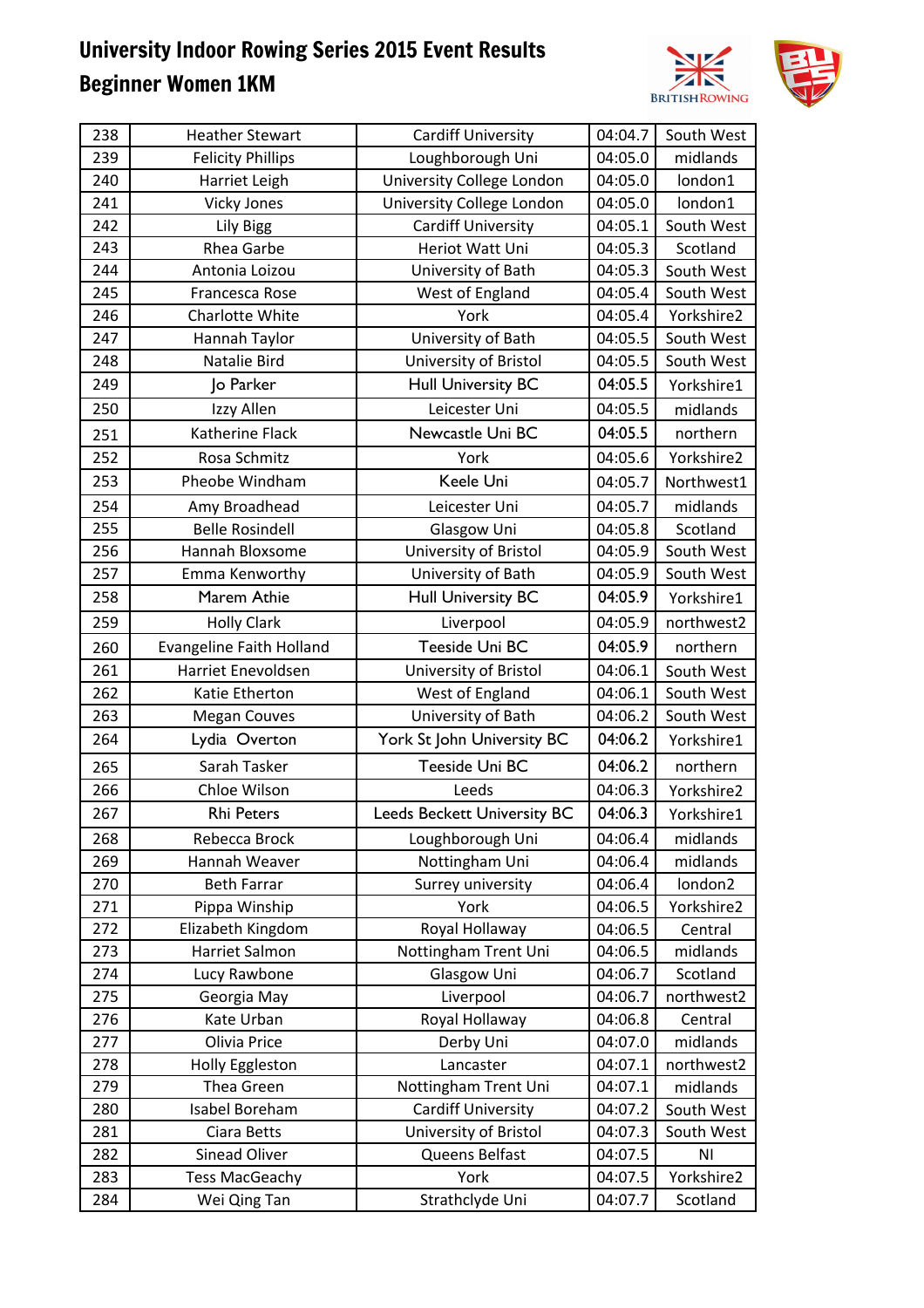

| 285 | Elizabeth Addison       | <b>Cardiff University</b>  | 04:07.7 | South West     |
|-----|-------------------------|----------------------------|---------|----------------|
| 286 | Emma Walmsley           | Surrey university          | 04:07.7 | london2        |
| 287 | Isabel Boreham          | <b>Cardiff University</b>  | 04:07.7 | Welsh          |
| 288 | Julia Hope              | University of Bristol      | 04:07.8 | South West     |
| 289 | Lieve Caron             | University College London  | 04:08.0 | london1        |
| 290 | Josephine Vaillaud      | University of Bath         | 04:08.1 | South West     |
| 291 | Ceri Hall               | York                       | 04:08.1 | Yorkshire2     |
| 292 | <b>Claudia Sheriff</b>  | York                       | 04:08.2 | Yorkshire2     |
| 293 | Natasha Stewart         | Nottingham Uni             | 04:08.2 | midlands       |
| 294 | Sacha Hawker            | Loughborough Uni           | 04:08.3 | midlands       |
| 295 | <b>Jess Hicks</b>       | Leeds                      | 04:08.4 | Yorkshire2     |
| 296 | Erica Hutley            | <b>Stirling Uni</b>        | 04:08.6 | Scotland       |
| 297 | Leah Hourd              | Leeds Beckett              | 04:08.6 | Yorkshire2     |
| 298 | Natalia Gomez Perez     | Strathclyde Uni            | 04:08.7 | Scotland       |
| 299 | Caitlin Champain        | Glasgow Uni                | 04:08.9 | Scotland       |
| 300 | <b>Becky Lambert</b>    | Leeds                      | 04:08.9 | Yorkshire2     |
| 301 | Alice Lockhart          | Nottingham Uni             | 04:08.9 | midlands       |
| 302 | <b>Clemency Mckay</b>   | Reading Uni                | 04:09.0 | Central        |
| 303 | Harriet Jones           | Uni of Gloucestershire     | 04:09.1 | Welsh          |
| 304 | Anna Peja               | Southampton Uni BC         | 04:09.4 | south coast    |
| 305 | <b>Cerian Griffiths</b> | Liverpool                  | 04:09.5 | northwest2     |
| 306 | Kara Ball               | University of Bristol      | 04:09.6 | South West     |
| 307 | Kim Jacka               | Uni of Gloucestershire     | 04:09.8 | Welsh          |
| 308 | <b>Becky Lowe</b>       | York St John University BC | 04:09.9 | Yorkshire1     |
| 309 | Shannon Gray            | Nottingham Trent Uni       | 04:09.9 | midlands       |
| 310 | Jennifer George         | University College London  | 04:10.0 | london1        |
| 311 | Dessie Petrova          | University College London  | 04:10.0 | london1        |
| 312 | Amy Hopper              | <b>Stirling Uni</b>        | 04:10.1 | Scotland       |
| 313 | Lauren Cave             | Salford                    | 04:10.1 | northwest2     |
| 314 | <b>Susie Megaey</b>     | Queens Belfast             | 04:10.4 | N <sub>1</sub> |
| 315 | Lauren Bates-Brownsword | University College London  | 04:10.5 | london1        |
| 316 | Chandy Kanjee           | Queens Belfast             | 04:10.6 | N <sub>l</sub> |
| 317 | Lucy Goodridge          | Nottingham Uni             | 04:10.6 | midlands       |
| 318 | Imogen Brophy           | Glasgow Uni                | 04:10.7 | Scotland       |
| 319 | <b>Becky Lee</b>        | York                       | 04:10.7 | Yorkshire2     |
| 320 | Hazel Angus             | <b>Hull University BC</b>  | 04:10.8 | Yorkshire1     |
| 321 | Nadia Cook              | Dundee Uni                 | 04:11.0 | Scotland       |
| 322 | Jess Magee              | Glasgow Uni                | 04:11.0 | Scotland       |
| 323 | <b>Grace Alleyne</b>    | University of Bath         | 04:11.0 | South West     |
| 324 | Amy Fowler              | University of Worcester    | 04:11.1 | South West     |
| 325 | Katherine Borton        | University of Worcester    | 04:11.1 | South West     |
| 326 | Alex Hall               | York                       | 04:11.2 | Yorkshire2     |
| 327 | Molly Wiggins           | Leicester Uni              | 04:11.2 | midlands       |
| 328 | Jocelyn Hunter          | Nottingham Trent Uni       | 04:11.3 | midlands       |
| 329 | Rachel Pritchard        | Surrey university          | 04:11.4 | london2        |
| 330 | Hannah Messingham       | Queens Belfast             | 04:11.5 | N <sub>1</sub> |
| 331 | Emma Weatherby          | Nottingham Uni             | 04:11.6 | midlands       |
| 332 | Clara Colombet          | York                       | 04:11.7 | Yorkshire2     |
|     |                         |                            |         |                |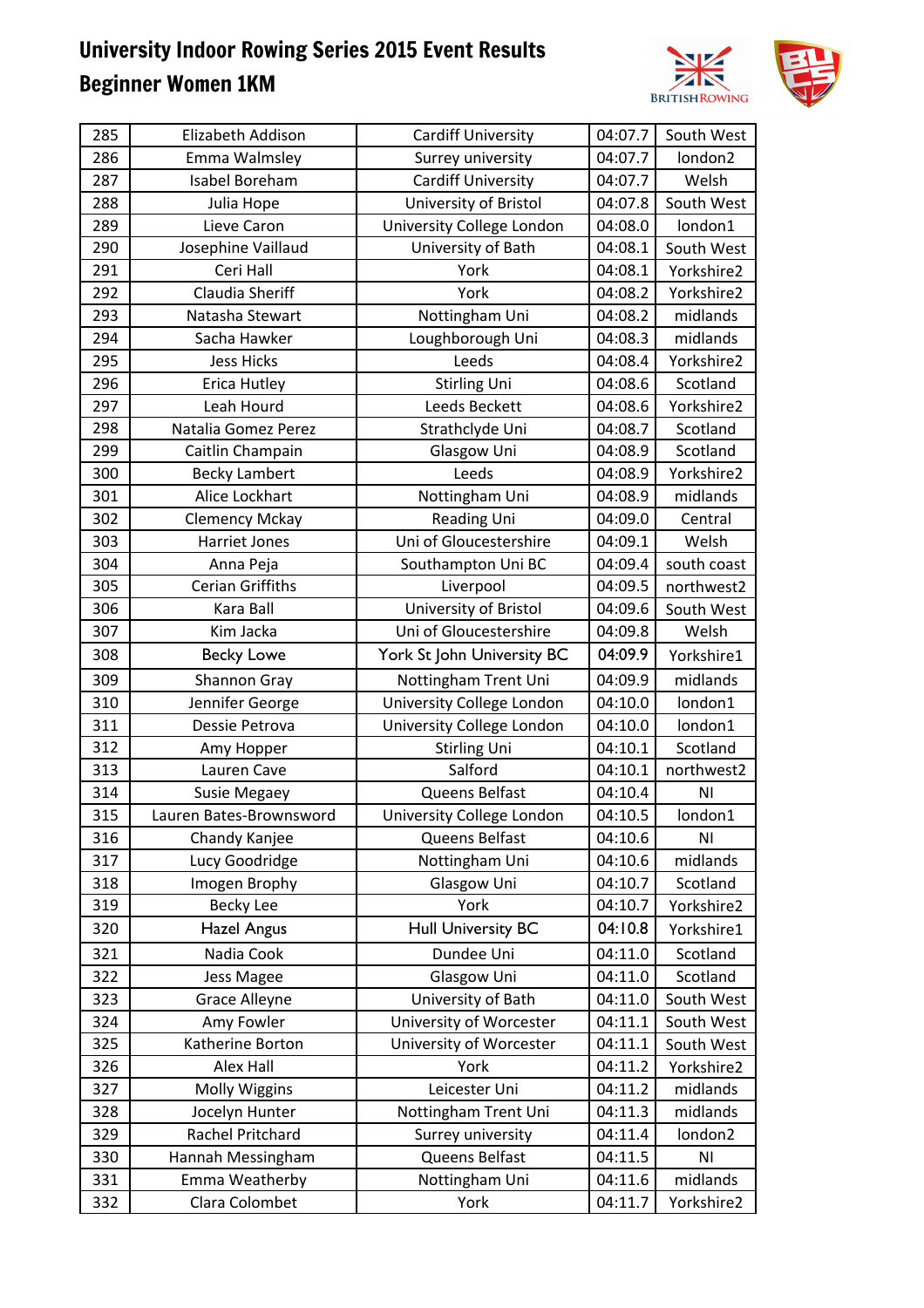

| 333 | Holly McConnell             | Liverpool                  | 04:11.7 | northwest2     |
|-----|-----------------------------|----------------------------|---------|----------------|
| 334 | Mah Shi Min                 | Nottingham Uni             | 04:11.8 | midlands       |
| 335 | <b>Elly Saunders</b>        | Royal Hollaway             | 04:12.0 | Central        |
| 336 | Jemma Corcoran              | <b>Stirling Uni</b>        | 04:12.1 | Scotland       |
| 337 | Georgina Clabburn           | Liverpool                  | 04:12.2 | northwest2     |
| 338 | Laura Arcos                 | Glasgow Uni                | 04:12.3 | Scotland       |
| 339 | <b>Fanny Thirion</b>        | <b>Cardiff University</b>  | 04:12.3 | Welsh          |
| 340 | <b>Emily Simpson-Barnes</b> | Queens Belfast             | 04:12.6 | N <sub>1</sub> |
| 341 | Annie Richardson            | York                       | 04:12.7 | Yorkshire2     |
| 342 | <b>Adele Mabley</b>         | Royal Hollaway             | 04:12.8 | Central        |
| 343 | Annie Hunter                | Glasgow Uni                | 04:13.0 | Scotland       |
| 344 | Lucy Sheehan                | Bangor                     | 04:13.0 | northwest2     |
| 345 | Alexandra Repko             | St Andrews Uni             | 04:13.5 | Scotland       |
| 346 | Gemma Steel                 | Loughborough Uni           | 04:13.5 | midlands       |
| 347 | Emma Rawlinson              | Royal Hollaway             | 04:13.6 | Central        |
| 348 | <b>Amy Stiles</b>           | Salford                    | 04:14.1 | northwest2     |
| 349 | <b>Catherine Henderson</b>  | <b>Stirling Uni</b>        | 04:14.4 | Scotland       |
| 350 | Clara Zwetsloot             | York                       | 04:14.4 | Yorkshire2     |
| 351 | Lucy Hammond                | York                       | 04:14.7 | Yorkshire2     |
| 352 | Izzy Craner                 | University of Bristol      | 04:14.8 | South West     |
| 353 | Sophie Allen                | <b>Cardiff University</b>  | 04:14.8 | Welsh          |
| 354 | Nicola Camp                 | York St John University BC | 04:15.0 | Yorkshire1     |
| 355 | Hannah Carter               | Liverpool                  | 04:15.0 | northwest2     |
| 356 | Sarah Pearce                | Leeds Beckett              | 04:15.1 | Yorkshire2     |
| 357 | Siwan Howell                | University of Bristol      | 04:15.8 | South West     |
| 358 | Emilia Lingwood             | York                       | 04:15.8 | Yorkshire2     |
| 359 | <b>Freddy Griffiths</b>     | <b>Cardiff University</b>  | 04:15.8 | Welsh          |
| 360 | Cecile Abensur              | University College London  | 04:16.0 | london1        |
| 361 | Joanna Sutton               | University of Bath         | 04:16.1 | South West     |
| 362 | Feebz Beetham               | York                       | 04:16.2 | Yorkshire2     |
| 363 | Amy Bunker                  | Royal Hollaway             | 04:16.3 | Central        |
| 364 | Katy Tomlinson              | West of England            | 04:16.4 | South West     |
| 365 | Elspeth Mardaljevic         | York                       | 04:16.4 | Yorkshire2     |
| 366 | Alicia Ibbs                 | <b>Hull University BC</b>  | 04:16.6 | Yorkshire1     |
| 367 | Georgia Howarth             | <b>Hull University BC</b>  | 04:16.8 | Yorkshire1     |
| 368 | Abigail Lennox              | Lancaster                  | 04:16.8 | northwest2     |
| 369 | Charlotte Ralston           | Queens Belfast             | 04:17.1 | ΝI             |
| 370 | Malena Simo                 | Lancaster                  | 04:17.1 | northwest2     |
| 371 | <b>Heather Stewart</b>      | Stirling Uni               | 04:17.2 | Scotland       |
| 372 | Ariana Foley                | Queens Belfast             | 04:17.4 | ΝI             |
| 373 | Belen Canizares Espadafor   | Strathclyde Uni            | 04:17.4 | Scotland       |
| 374 | Shy Davda                   | <b>Cardiff University</b>  | 04:17.5 | Welsh          |
| 375 | Rachael Allen               | Queens Belfast             | 04:17.6 | ΝI             |
| 376 | Merret Sacht                | Queens Belfast             | 04:17.8 | ΝI             |
| 377 | <b>Emily Clutterbuck</b>    | University of Worcester    | 04:17.9 | South West     |
| 378 | Katrina Midgley             | University College London  | 04:18.0 | london1        |
| 379 | Kat Thorogood               | University College London  | 04:18.0 | london1        |
| 380 | <b>Bliss Campbell</b>       | <b>Bangor</b>              | 04:18.0 | northwest2     |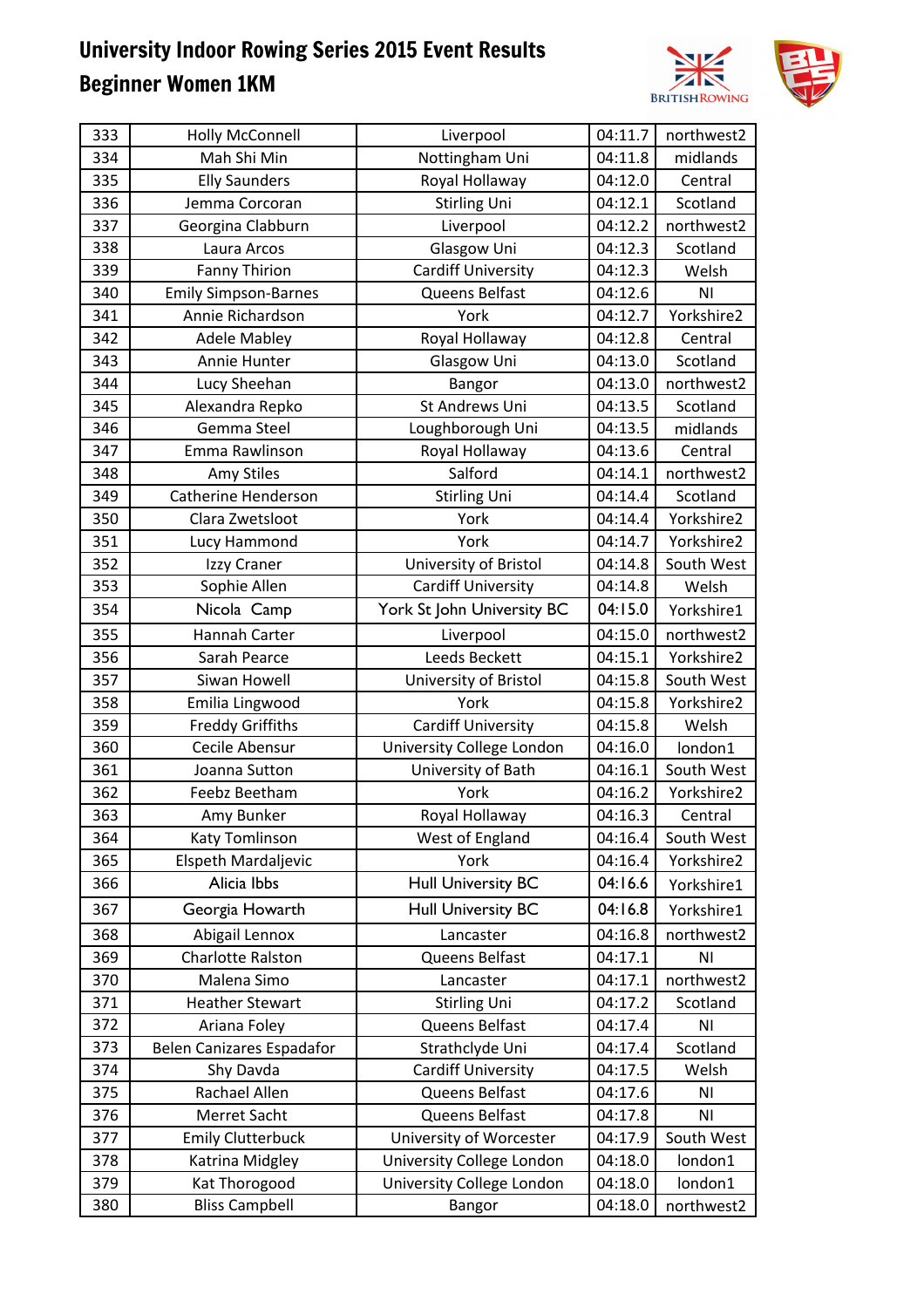

| 381 | <b>Hazell Anderson</b>       | Glasgow Uni                 | 04:18.2 | Scotland       |
|-----|------------------------------|-----------------------------|---------|----------------|
| 382 | Sarah Hoke                   | St Andrews Uni              | 04:18.6 | Scotland       |
| 383 | Faye Callander               | Strathclyde Uni             | 04:18.9 | Scotland       |
| 384 | Karie Anne Anderses          | Nottingham Uni              | 04:18.9 | midlands       |
| 385 | Jenny McGregor               | Glasgow Uni                 | 04:19.1 | Scotland       |
| 386 | <b>Kirsty Street</b>         | Strathclyde Uni             | 04:19.2 | Scotland       |
| 387 | <b>Gerladine Mellon</b>      | Queens Belfast              | 04:19.5 | NI             |
| 388 | Gemma Bingham                | York                        | 04:19.7 | Yorkshire2     |
| 389 | Nafsi Theo                   | Salford                     | 04:19.7 | northwest2     |
| 390 | <b>Helen Malkin</b>          | York                        | 04:19.8 | Yorkshire2     |
| 391 | Mioni Armstrong              | Lancaster                   | 04:20.2 | northwest2     |
| 392 | Emma Blackburn               | York                        | 04:20.3 | Yorkshire2     |
| 393 | Beth Strachan                | Glasgow Uni                 | 04:20.4 | Scotland       |
| 394 | Jess McCubbin                | <b>Hull University BC</b>   | 04:20.4 | Yorkshire1     |
| 395 | <b>Emelie Olsson</b>         | St Andrews Uni              | 04:20.8 | Scotland       |
| 396 | Eveline van der Steeg        | York                        | 04:21.1 | Yorkshire2     |
| 397 | Leah Boal                    | Salford                     | 04:21.3 | northwest2     |
| 398 | <b>Holly Marks</b>           | Surrey university           | 04:21.3 | london2        |
| 399 | Ella Wilson                  | York                        | 04:21.4 | Yorkshire2     |
| 400 | Claudia Smith                | Bangor                      | 04:21.4 | northwest2     |
| 401 | Sarah Jane Hartshone         | Derby Uni                   | 04:21.7 | midlands       |
| 402 | Lily Blackburn               | York St John University BC  | 04:21.9 | Yorkshire1     |
| 403 | Kate Hardy                   | Leeds Beckett University BC | 04:22.0 | Yorkshire1     |
| 404 | Amy Webb                     | Nottingham Uni              | 04:22.2 | midlands       |
| 405 | Hannah Ashworth              | University of Bath          | 04:22.3 | South West     |
| 406 | Kiera Donnelly               | Queens Belfast              | 04:22.4 | N <sub>l</sub> |
| 407 | Jasmine Youell               | Leicester Uni               | 04:22.4 | midlands       |
| 408 | Ellie Braiden                | Nottingham Uni              | 04:22.5 | midlands       |
| 409 | <b>Bryony Grimes</b>         | Royal Hollaway              | 04:22.7 | Central        |
| 410 | Natalie Hemington            | Nottingham Uni              | 04:22.8 | midlands       |
| 411 | Catrin Jones                 | Leicester Uni               | 04:22.9 | midlands       |
| 412 | Hortense Horeua              | Nottingham Trent Uni        | 04:23.0 | midlands       |
| 413 | <b>Charlotte Baker-Crick</b> | Nottingham Trent Uni        | 04:23.0 | midlands       |
| 414 | <b>Beth Reid</b>             | Derby Uni                   | 04:23.3 | midlands       |
| 415 | Fiona Porter                 | Glasgow Uni                 | 04:23.5 | Scotland       |
| 416 | Kim Le                       | Lancaster                   | 04:23.6 | northwest2     |
| 417 | <b>Hannah Dobb</b>           | Nottingham Uni              | 04:23.8 | midlands       |
| 418 | Serena Dosanjh               | University College London   | 04:24.0 | london1        |
| 419 | Jasmine Michalowska          | Leicester Uni               | 04:24.1 | midlands       |
| 420 | <b>Isabelle Cummins</b>      | Lancaster                   | 04:24.5 | northwest2     |
| 421 | Abigail Blower               | <b>Hull University BC</b>   | 04:24.6 | Yorkshire1     |
| 422 | Rona Sinclair                | Glasgow Uni                 | 04:25.1 | Scotland       |
| 423 | Jenny Leng                   | University of Bath          | 04:25.1 | South West     |
| 424 | Simran Jodha                 | York                        | 04:25.2 | Yorkshire2     |
| 425 |                              |                             |         |                |
|     | <b>Emily James</b>           | Glasgow Uni                 | 04:25.3 | Scotland       |
| 426 | Alex Walmsley                | Surrey university           | 04:25.5 | london2        |
| 427 | Jenny Crouch                 | Queens Belfast              | 04:25.6 | ΝI             |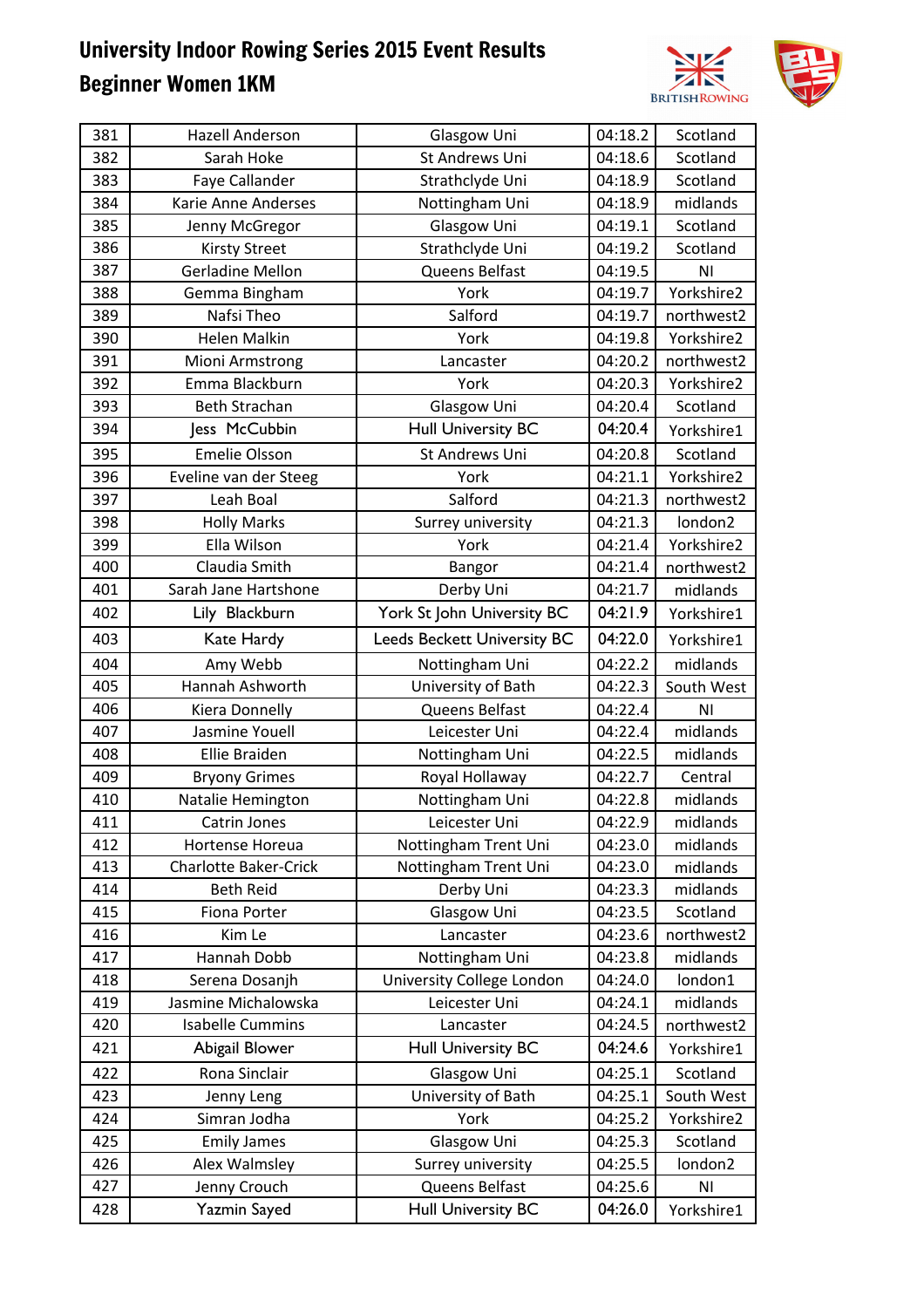

| 429 | <b>Beth Nicholls</b>   | York                       | 04:26.3 | Yorkshire2     |
|-----|------------------------|----------------------------|---------|----------------|
| 430 | Natalie Barden         | York                       | 04:26.3 | Yorkshire2     |
| 431 | Georgia Zacharia       | University of Bath         | 04:28.3 | South West     |
| 432 | Lilly Rushby           | <b>Cardiff University</b>  | 04:28.4 | Welsh          |
| 433 | Kristy Ngai            | University of Bath         | 04:28.5 | South West     |
| 434 | Cait Wakefield         | Bangor                     | 04:28.5 | northwest2     |
| 435 | <b>Tatiana Penfold</b> | York                       | 04:28.6 | Yorkshire2     |
| 436 | Eryn Mcquillan         | Queens Belfast             | 04:28.7 | N <sub>l</sub> |
| 437 | Florence Wyld          | University of Bath         | 04:28.7 | South West     |
| 438 | <b>Rachel Todd</b>     | <b>Stirling Uni</b>        | 04:29.3 | Scotland       |
| 439 | <b>Megan Hughes</b>    | York                       | 04:29.5 | Yorkshire2     |
| 440 | Millie Rick            | Cardiff Met Uni            | 04:29.7 | Welsh          |
| 441 | Layla Richardson       | Cardiff University         | 04:30.0 | Welsh          |
| 442 | <b>Felicity Simkin</b> | Lancaster                  | 04:30.3 | northwest2     |
| 443 | Ellen Hatch            | Queens Belfast             | 04:30.5 | <b>NI</b>      |
| 444 | Seonaid Philp          | <b>Stirling Uni</b>        | 04:30.5 | Scotland       |
| 445 | <b>Tina Fong</b>       | University of Bristol      | 04:30.5 | South West     |
| 446 | Alice Sharkey          | Uni of Gloucestershire     | 04:30.5 | Welsh          |
| 447 | Janhavi Pal            | University of Bath         | 04:31.0 | South West     |
| 448 | Martha Penny           | Leicester Uni              | 04:31.5 | midlands       |
| 449 | Nairne McBeath         | Glasgow Uni                | 04:31.6 | Scotland       |
| 450 | <b>Florence Marsac</b> | Nottingham Uni             | 04:31.7 | midlands       |
| 451 | <b>Esmee Watts</b>     | Nottingham Trent Uni       | 04:31.9 | midlands       |
| 452 | <b>Eleanor Dunn</b>    | Leicester Uni              | 04:32.0 | midlands       |
| 453 | Katherine Peterson     | University College London  | 04:32.0 | london1        |
| 454 | Sophie Higham          | Bangor                     | 04:32.4 | northwest2     |
| 455 | <b>Tasha Coggings</b>  | Loughborough Uni           | 04:32.8 | midlands       |
| 456 | <b>Beth Roberts</b>    | University College London  | 04:33.0 | london1        |
| 457 | Marie Auter            | University College London  | 04:33.0 | london1        |
| 458 | <b>Bethan Yapp</b>     | Leicester Uni              | 04:33.1 | midlands       |
| 459 | Rachelle Schierer      | York                       | 04:33.6 | Yorkshire2     |
| 460 | Amy Rush               | <b>Cardiff University</b>  | 04:33.6 | Welsh          |
| 461 | Samantha Walker        | Lancaster                  | 04:34.2 | northwest2     |
| 462 | Tara O'Connell         | Queens Belfast             | 04:34.3 | N <sub>1</sub> |
| 463 | Celia Mellow           | Derby Uni                  | 04:34.3 | midlands       |
| 464 | <b>Beth Crompton</b>   | Keele Uni                  | 04:35.3 | Northwest1     |
| 465 | Katie Waldren          | York St John University BC | 04:35.8 | Yorkshire1     |
| 466 | Catherine Le           | University College London  | 04:36.0 | london1        |
| 467 | Rebecca Aspinall       | York                       | 04:36.2 | Yorkshire2     |
| 468 | Zoe Langford           | Leicester Uni              | 04:36.4 | midlands       |
| 469 | Ximin Zhou             | University College London  | 04:37.0 | london1        |
| 470 | <b>Emily Currell</b>   | University College London  | 04:37.0 | london1        |
| 471 | Aoife Wilson           | Queens Belfast             | 04:37.4 | N <sub>1</sub> |
| 472 | Maia Davies            | Uni of Gloucestershire     | 04:37.4 | Welsh          |
| 473 | Katrina Liao           | University College London  | 04:38.0 | london1        |
| 474 | Imogen Pratt           | York                       | 04:38.2 | Yorkshire2     |
| 475 | Megan Taylor           | Lancaster                  | 04:38.5 | northwest2     |
| 476 | Mia Chaudhuri - Julyan | York                       | 04:38.7 | Yorkshire2     |